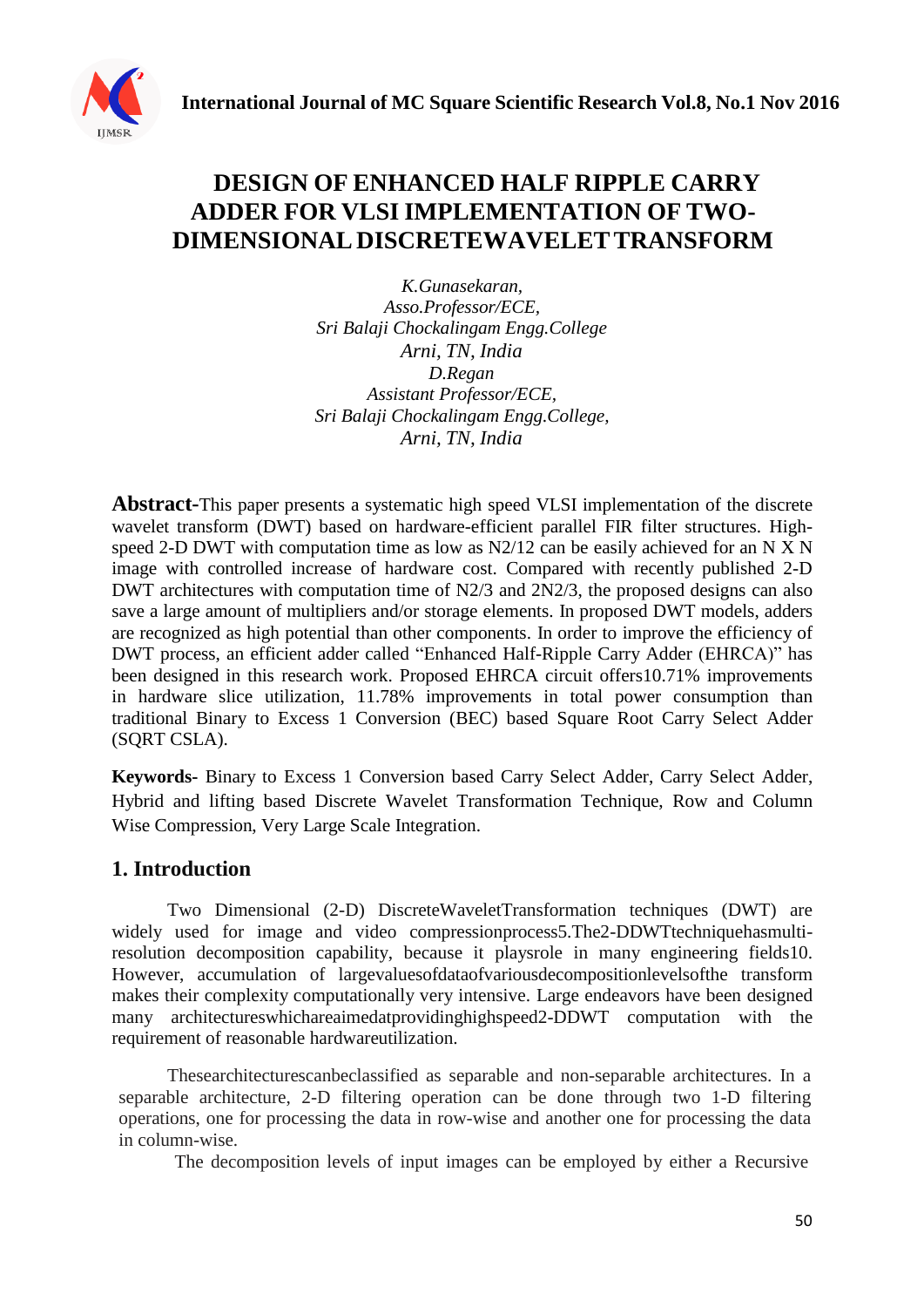

Pyramid Algorithm (RPA) or lighting operation. In separable filtering architecture a 1-D filtering structure is used to perform the 2-D DWT and hence it must needadditional computationalcomplexitybetweentwo1-Dfilteringprocesses. This increases the latency as well as memorysize of the architectures. The non-separable architectures are used to reduce the limitation of separable architectures, since in non-separable architectures, 2-D DWT are computed directly by using 2-D filters. However, the speed of the DWT process is very low for non-separable architectures. In order to overcome this problem, pipelining technique is used in DWTarchitecture<sup>10</sup>.

Ingeneral,HaarDiscreteWaveletTransform(HDWT) is used to compress the signal/image<sup>6</sup>. To increase the compression ability of image, precision-aware selfquantizing architectures can be used in<sup>3</sup>. To generate the DWT coefficients, Distributed Arithmetic (DA) based Multiplication is used in<sup>2</sup>. Therefore, the performance of DA based multiplier is better than any other multiplier.  $In^9$ , one dimensional DWT techniques can be implemented in VeryLargeScaleIntegration(VLSI)Systemdesignenvironment. Further, VLSI based high speed 2-D DWT can be implemented in<sup>1</sup>.

In this paper, 2-D DWT technique is designed by using Enhanced Half Ripple Carry Adder (EHRCA). An EHRCA is the type of Ripple Carry Adder (RCA), hard- ware complexity and power consumption is reduced effectively than traditional RCA circuit. Also, the

performance of DWT can be increased in terms of silicon area and power consumption, when EHRCA incorporated into DWTprocess.

## **2. Discrete Wavelet Transformation (DWT)**

Discrete Wavelet Transformation (DWT) is the technique fordecomposing/compressingtheimages.AlsoDWTrepresentsasanimagewhichisthesumofwave letfunctions (wavelets) with different location and scale. It represents the data into a set of low pass and high pass coefficients. The input data is passed through set of low pass and high passfilters.Theoutputfromhighpassfiltersandlowpass filters are down sampled by 2. The output from low pass filter is an average coefficient and the output from high passfilterisadetailcoefficient.Theschematicdiagramof 1-D DWT method is shown in Figure.1.



Figure 1.Block diagram of 1-D DWT

In 2-D DWT, the input data is passed through set of both low pass and high pass filter in two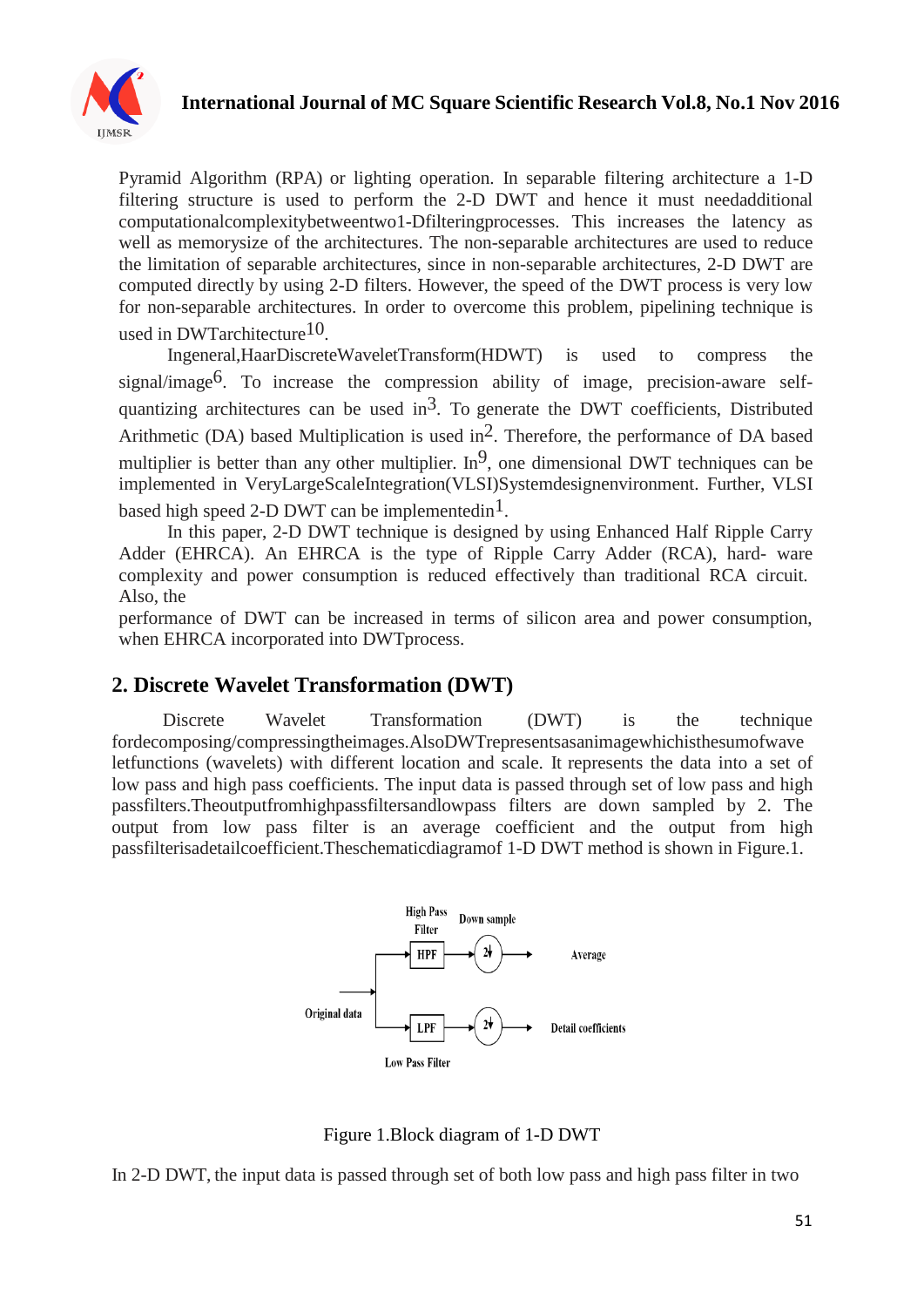

directions, both rows and columns. As in 1-D DWT, the outputs from low pass and high pass filters are down sampled by 2 in each direction. Figure 2 shows the block diagram of 2-D DWT. As in Figure 2, the output is in set of four coefficients LL, HL, LH and HH. In coefficient representation, the first alphabet represents the transform in rowwhereasthesecondalphabetrepresentstransformincolumn.TherepresentationLmeanslowpa sssignalandHmeans high pass signal.

In this paper, three levels of decomposition are done to compress the image with the help of EHRCA. The structure of DWT levels is shown in Figure 3. Similarly, in reconstruction, input data can be achieved in multiple resolutionsbydecomposingtheLLcoefficientfurtherfor different levels. The compressed data is up-sampled by a factor of 2 in order to reconstruct the original input data while performing interpolation process.



**Figure 2.**Block diagram of 2-D DWT.

The VLSI architectures proposed in for hardware implementations of DWT are mainly convolution-based. In the conventional convolution method of DWT, a pair of Finite Impulse Response filters (FIR) is applied in parallel to derive high pass and low-pass filtercoefficients**.**

In the first-level decomposition, the size of the input image is  $N^*$  N, and the outputs are the three sub bandsLH, HL, and HH, of size  $N/2*N/2$ . In the secondlevel decomposition, the input is the LL band and the outputs are the three sub bands LLLH, LLHL, and LLHH, ofsizeN/4\*N/4.

The implementation of DWT in practical system has issues. First, the complexity of wavelet transform is several times higher than that of DCT. Second, DWT needs extra memory for storing the intermediate computational results. Moreover, for real time image compression, DWT has to process massive amounts of data at high speeds. The use of software implementation of DWT image compression provides flexibility for manipulation but it may not meet timing constraints in certain applications. Hardware implementation of DWT has practical obstacles. First, is that the high cost of hardware implementation of multiplier.Filter bank implementation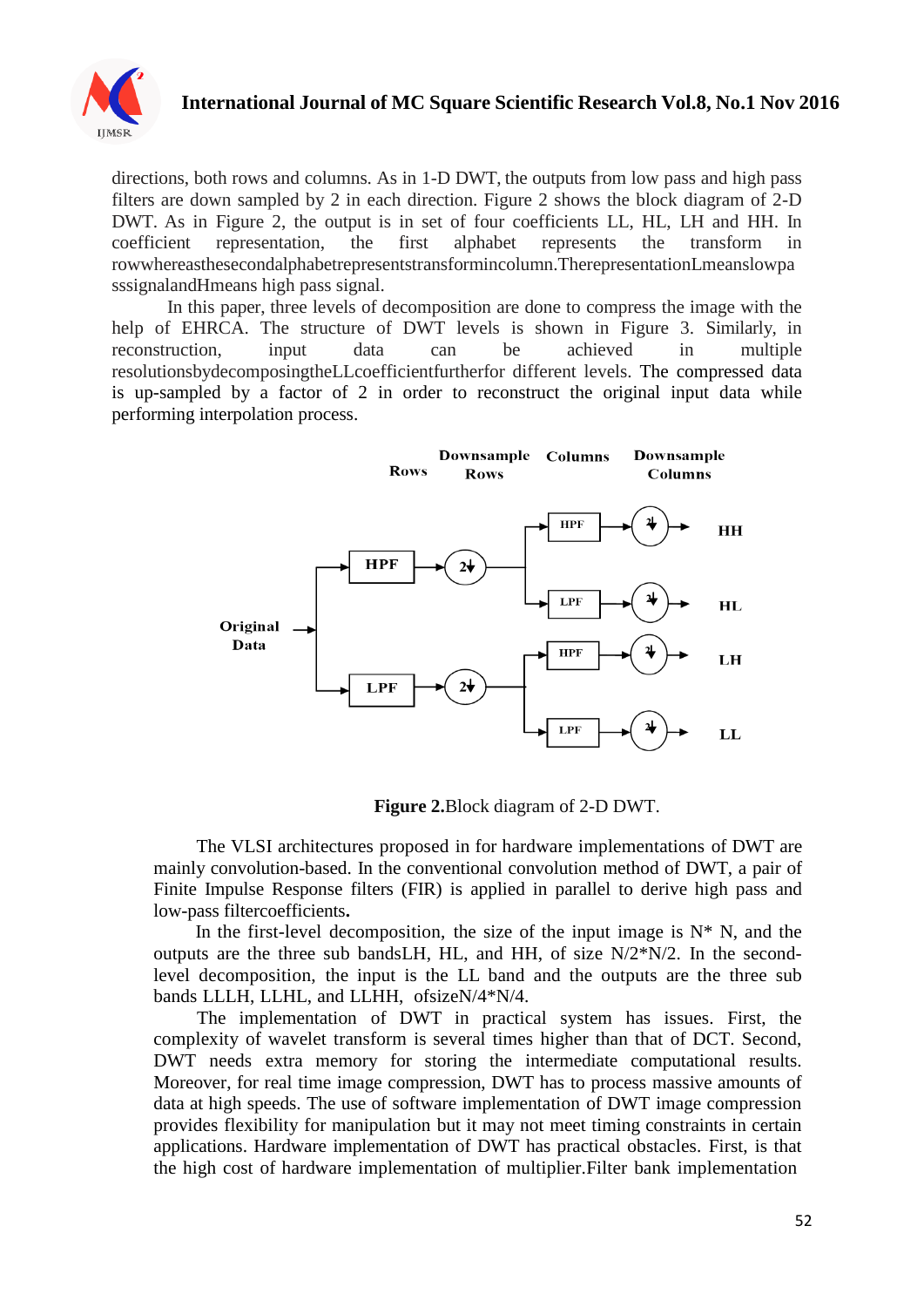

of DWT contains two FIR filters. It has traditionally been implemented by convolution or the finite impulse response (FIR) filter bank structures.Such implementations require both large number of arithmetic computations and storage, which are not desirable for either high speed or low power image/video processingapplications.



**Figure 3.**Structure of DWT levels.

#### **3. Image Compression usingDWT**

An input image is passed through a series of filters to calculate the DWT coefficients. The procedure starts with passingthisimagethroughahalfbanddigitallowpassfilter with impulse response h[n]. Filtering an image signal corresponds to the numerical operation of convolutionof an image signal with the impulse response of the filter. Above half of the highest frequency in the signal, which can be interpreted as losing half of the information? Resolution, on the other hand, is related to the amount of information in the signal,andthereforeitisaffectedbyfilteringoperations.subsamplingoperationdoesnotaffectther esolutionafterfiltering,since;removing half of the spectral components from the input signal makes half the number of samples redundant anyway. In summary, half band low pass filteringhalvestheresolution,butleavesthescaleunchanged.ThissignalisthensubsampledbyEqu ation(2),thereforehalfofthenuberofsamplesareredundant.Theprocedureforsubsamplingcanma thematicallybeexpressedasfollowsThe input image signals are decomposed into average information and detail information. Theaverage and detail information are described as follows

$$
y_{high}[k] = \sum x[n] \bullet g [2k - n]
$$

$$
y_{low}[k] = \sum x[n] \bullet h [2k
$$

$$
x[n] = \sum (y_{high}[k] \bullet g [2k - n]) + (y_{low}[k] \bullet h [2k - n]
$$

#### **4. Conventional Carry Select Adder**

Carry Select Adder (CSLA) is one of the best adders for binary addition. In CSLA architecture, dual RCA is used for carry input 0 and carry input 1 respectively. Further Multiplexors are used in final stage of addition process.AsingleRCAstructurehasfournumbersofFull Adders (FAs). Therefore, dual RCA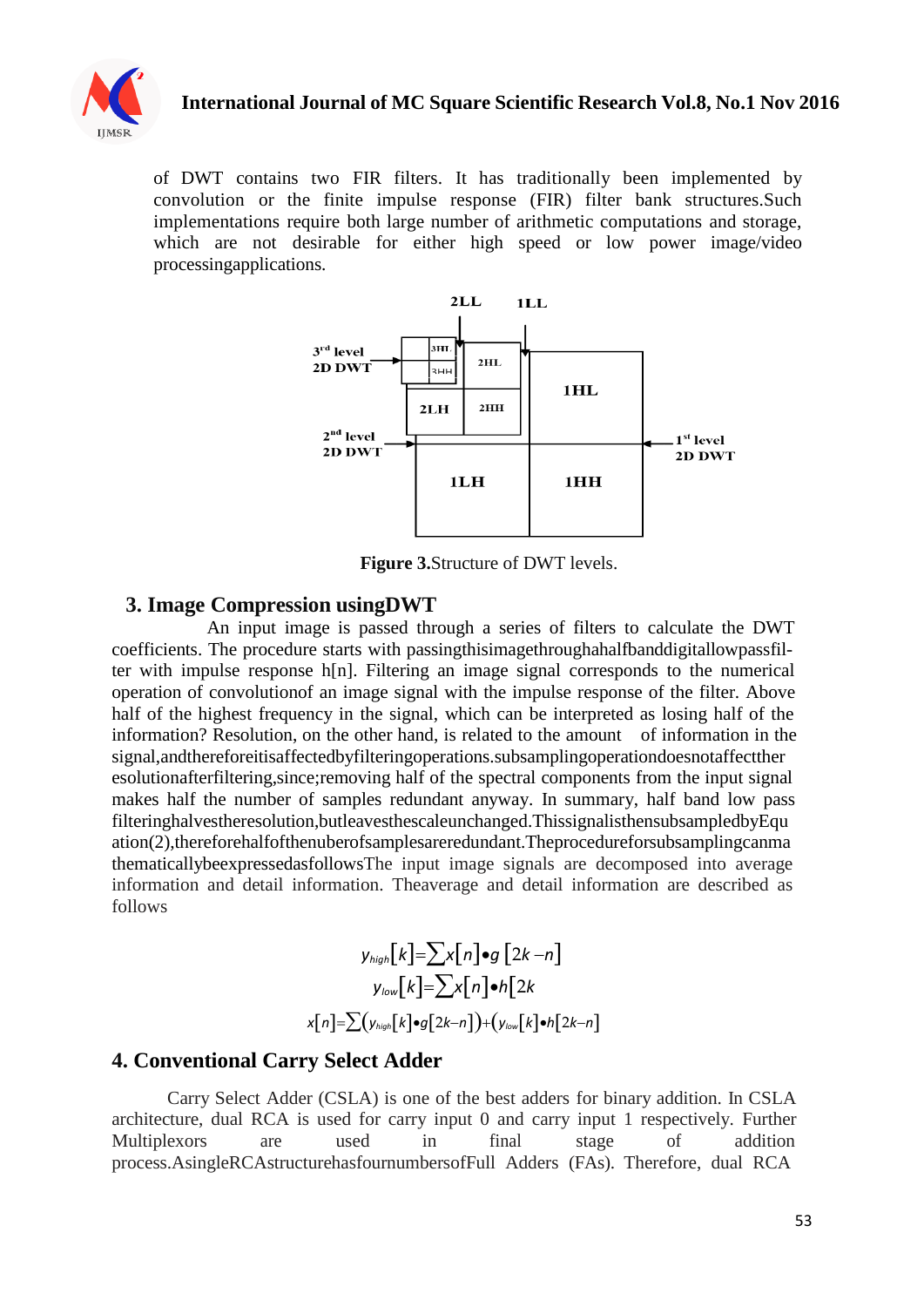

structure has 8 numbers of FAs. More number of gates is required to design the CSLA for binary addition. Generally this adder is called as Square Root Carry Select Adder (SORTCSLA), because, it requires  $\sqrt{N}$  set of dual RCA set to compute N-bit binary addition process. All set of dual RCA can execute in a parallel manner. Final stage of SQRT CSLA usesthemultiplexorstoproducethefinalsumresults.



**Figure 4.**Structure of 16-bit BEC based SQRT CSLA.

Further, RCA circuit for carry input 1 has been replaced to Binary to Excess 1 (BEC) Converter to improve the performance. BEC circuit utilizes the less number of gatestoperformtheRCAoperationforcarryinput1.For instance, 16-bit BEC based SQRT CSLA is illustrated in Figure 4. It consists of four set of RCA-BEC set to add two 16-bit binary integers. It reduces the silicon area utilization and power consumption than traditional SQRT CSLA circuit. However, silicon are a requirement of combined RCA-BEC circuit is more and it consumes large power consumption to perform 16-bit binary addition process.Hence, toreducethisproblem,EHRCAcircuitis designed inthispaper.ThebriefdescriptionofEHRCAis presented in nextsection.Further, RCA circuit for carry input 1 has been replaced to Binary to Excess 1 (BEC) Converter to improve the performance. BEC circuit utilizes the less number of gatestoperformtheRCAoperationforcarryinput1.For instance, 16-bit BEC based SQRT CSLA is illustrated in Figure 4. It consists of four set of RCA-BEC set to add two 16-bit binary integers. It reduces the silicon area utilization and power consumption than traditional SQRT CSLA circuit. However ,silicon are a requirement of combined RCA-BEC circuit is more and it consumes largepowerconsumptiontoperform16-bit binary addition process.Hence,toreducethisproblem,EHRCAcircuitisdesignedinthispaper.Thebriefdescription ofEHRCAispresentedinnextsection.

#### **5.Enhanced Half Ripple Carry Adder**

RCA is one of the basic adders to perform the binary addition process. However, CPD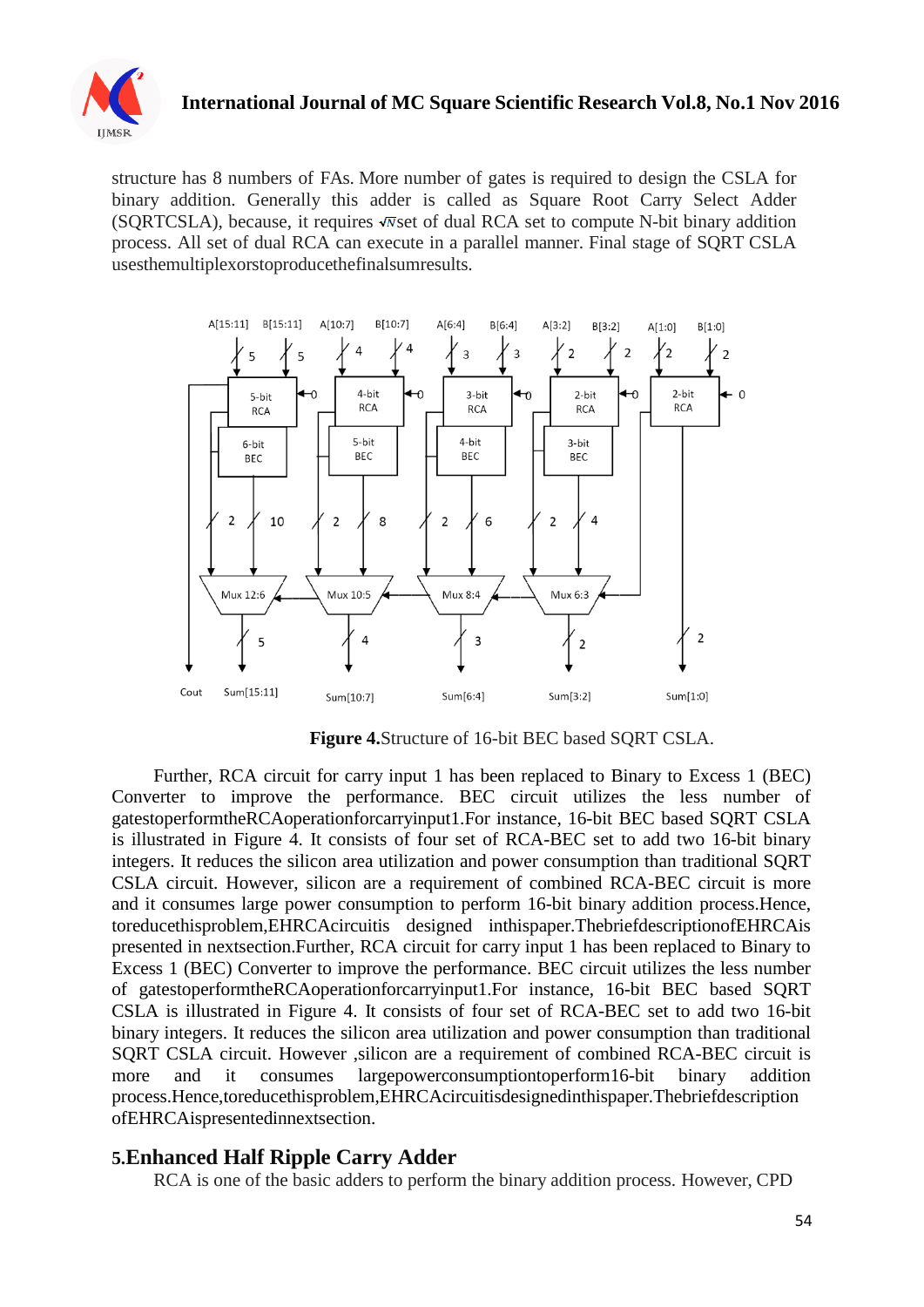

is the main disadvantages in RCA circuit(i.e.,) every stage must have wait for carry signal from previous stage. In order to reduce the problem of CPD in RCA circuit, Enhanced Half RippleCarry Adder (EHRCA) is developed in our work. The circuit diagram for developed EHRCA circuit for 4-bit is illustrated in Figure 5. It consists of HAs, OR gate, AND gate and Multiplexors for performing addition process. As the name itself, final half of the circuit only (Multiplexors part) must have to wait until carry signal load from previous stage, remaining circuits can execute in a parallel manner. Hence, this adder circuit named as Enhanced Half Ripple Carry Adder. In other hand, the structure of this circuit is like that SQRT CSLA. Instead of RCA-BEC combination for  $Cin = 0$  and  $Cin = 1$  respectively of CSLA circuit, simplified circuit is designed as shown in Figure 5. The carry input is considered only final stage of EHRCA where as remaining circuit can perform the respective computation in a parallel manner with the help of available input data. Similar to Figure 5, we can design the EHRCA circuit for 8-bit and 16-bit. Further, the EHRCA adder is incorporated into the addition process of Equation (6) to increase the performanceof2- DDWT.Threelevelsofdecomposition are made in this paper for image compression. The performances of conventional SQRT CSLA and developed EHRCA circuits are analyzed in Results and Discussion of this paper.



Figure 5.Circuit diagram for 4-bit EHRCA circuit

### **6.Results andDiscussions**

In this paper, Enhanced Half Ripple Carry Adder (EHRCA) circuit is designed using Verilog Hardware Description Language (Verilog HDL). The validation of proposed adder circuit is evaluated using Model Sim 6.3C and Synthesis results are evaluated by using Xilinx 10.1i design tool. Also levels of decomposition of image using 2-D DWT are measured using MATLAB tool.The RCA circuit is realized in this paper and identified the redundant logic operations. Based on identified redundant logic, EHRCA circuit is designed in our work. The circuitofEHRCAismostlikelyconventionalBECbased SQRT CSLA. Hence, the performance of conventional BEC based SQRT CSLA and developed EHRCA circuit for 16-bit is compared in Table1.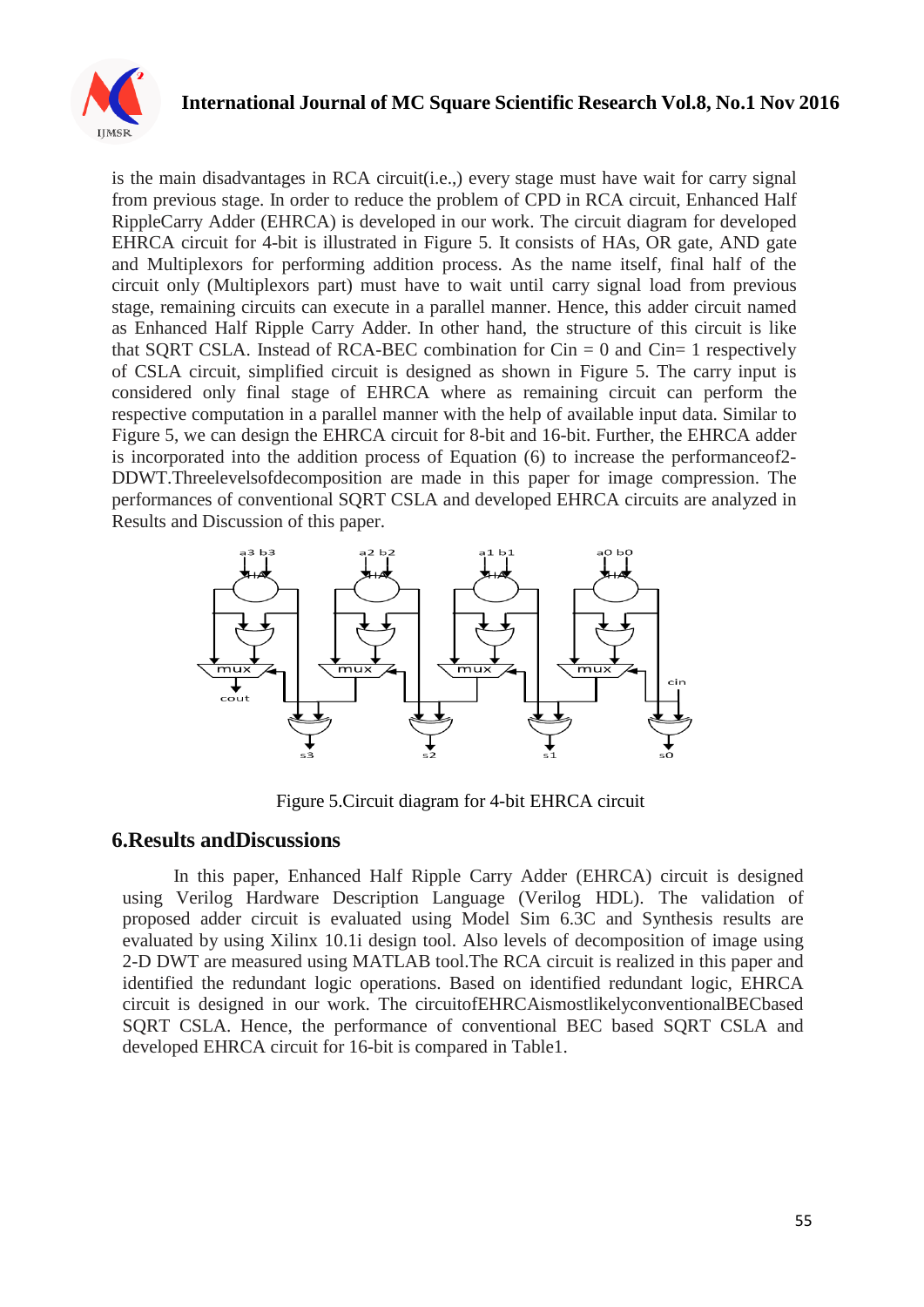

| Table 1. Comparison of 16-bit conventional BEC based SQRT CSLA and developed 16-bit |
|-------------------------------------------------------------------------------------|
| <b>EHRCA</b> circuits                                                               |

| Type                  | <b>Slices</b> | <b>LUTs</b> | Delay(ns) | Power(mw) |
|-----------------------|---------------|-------------|-----------|-----------|
| $16$ -bit             | 28            |             | 15.971    | 280       |
| conventional BEC      |               |             |           |           |
| based SQRT            |               |             |           |           |
| CSLA                  |               |             |           |           |
| 16-bit developed      | 25            | 42.         | 16.707    | 247       |
| <b>EHRCA</b> circuits |               |             |           |           |

FromTable1,itisclearthat16-bitdevelopedEHRCAcircuit offers 10.71% reduction in silicon area and 11.78% reduction in power consumption than conventional BEC based SQRT CSLA. Therefore, developed EHRCA circuit is the best choice for 2-D DWT implementation. Further, the developed EHRCA circuit is incorporated into 2-D DWT addition process to improve the performance. The simulation result for 2-D DWT is illustrated in Figure 6. The input image is converted into the pixels and these pixels are demonstrated in Figure 6. Three levels of decomposition are made in this paper for image compression with the help of DWT and EHRCA. The input image for to be determine the DWT coefficients is showninFigure7.Threelevelsofdecomposedimagesare illustrated in Figure8.



**Figure 6.**Simulation result for predict waveform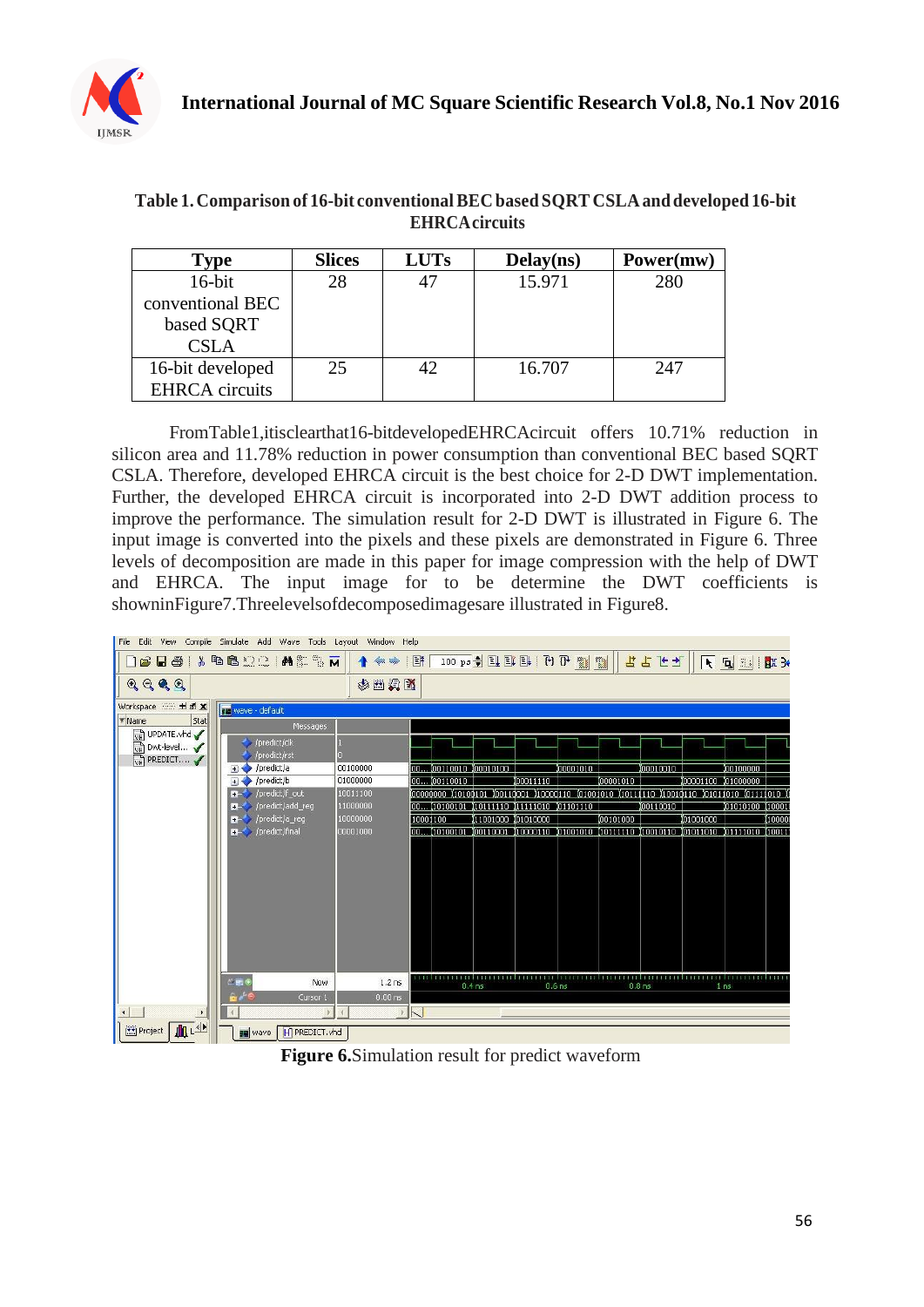

| File Edit View                                         | Compile Simulate Add Wave Tools Layout Window Help |                      |                                        |                   |           |                 |                   |               |                   |
|--------------------------------------------------------|----------------------------------------------------|----------------------|----------------------------------------|-------------------|-----------|-----------------|-------------------|---------------|-------------------|
|                                                        | <b>DEUS &amp; BBDC MEBR</b>                        |                      | < →  NF 100 ps → 미디타 B + B + B + H + + |                   |           |                 |                   | 下 马 3:   欧 34 |                   |
| $\mathbb{Q} \subset \mathbb{Q} \subset \mathbb{Q}$     |                                                    | 中山口                  |                                        |                   |           |                 |                   |               |                   |
| Workspace 2000 ± 2 x                                   | wave - default                                     |                      |                                        |                   |           |                 |                   |               |                   |
| # Instance                                             | Messages                                           |                      |                                        |                   |           |                 |                   |               |                   |
| $ \blacksquare$ update<br>$line_14$<br>std_logic_unsig | /update/clk<br>/update/rst                         |                      |                                        |                   |           |                 |                   |               |                   |
| std_logic_arith                                        | /update/a<br>国                                     | 00010111             | 00001111                               |                   |           |                 |                   |               | 100010            |
| std_logic_1164                                         | /update/b<br>$\mathbb{R}$                          | 00100011             | 00100011                               |                   |           |                 |                   |               |                   |
| standard                                               | /update/final_out<br>/update/add_reg               | 10011011<br>01111111 | 00110010 01011010<br>01011111          |                   | 110011011 |                 |                   |               |                   |
|                                                        | $+1$<br>/update/reg1<br>$+ -$                      | 01011111             | 00 01011111                            |                   |           |                 |                   |               |                   |
|                                                        | /update/reg2<br>$+ -$                              | 10011011             | 00 01011010                            |                   | 110011011 |                 |                   |               |                   |
|                                                        | /update/final<br>$+ -$                             | 10111011             | 01011010                               | 110011011         |           |                 |                   |               |                   |
|                                                        |                                                    |                      |                                        |                   |           |                 |                   |               |                   |
|                                                        |                                                    |                      |                                        |                   |           |                 |                   |               |                   |
|                                                        |                                                    |                      |                                        |                   |           |                 |                   |               |                   |
|                                                        |                                                    |                      |                                        |                   |           |                 |                   |               |                   |
|                                                        |                                                    |                      |                                        |                   |           |                 |                   |               |                   |
|                                                        |                                                    |                      |                                        |                   |           |                 |                   |               |                   |
|                                                        |                                                    |                      |                                        |                   |           |                 |                   |               |                   |
|                                                        |                                                    |                      |                                        |                   |           |                 |                   |               |                   |
|                                                        | 公司保<br>Now                                         | 1.5 <sub>ns</sub>    | 0.6 <sub>ns</sub>                      | 0.8 <sub>ns</sub> |           | 1 <sub>ns</sub> | 1.2 <sub>ns</sub> |               | 1.4 <sub>ns</sub> |
|                                                        | 6/9<br>Cursor 1                                    | 0.00 <sub>ns</sub>   |                                        |                   |           |                 |                   |               |                   |
| $\left  \cdot \right $<br>$\blacktriangleright$        |                                                    |                      | $ \nabla $                             |                   |           |                 |                   |               |                   |
| <b>R</b> sim<br>Library                                | H UPDATE.vhd<br>■ wave                             |                      |                                        |                   |           |                 |                   |               |                   |

**Figure 7.**Simulation result for update waveform

| File Edit View<br>Compile                   | Simulate Add                           | Wave Tools Layout Window Help |                       |          |                   |                                                   |                   |                              |           |                    |            |
|---------------------------------------------|----------------------------------------|-------------------------------|-----------------------|----------|-------------------|---------------------------------------------------|-------------------|------------------------------|-----------|--------------------|------------|
| $\Box \in \blacksquare \oplus \blacksquare$ | $X$ to the second $M \approx 1$ of $M$ | ↑◆→ 国                         |                       |          |                   | 100 ps - 且国国  60 m m m 国 出 上 土 一 下 向 三 郎 3        |                   |                              |           |                    |            |
| $\mathbf{Q} \in \mathbf{Q} \mathbf{Q}$      |                                        | 多出具图                          |                       |          |                   |                                                   |                   |                              |           |                    |            |
| Workspace 2009 ± 2 x                        | wave - default                         |                               |                       |          |                   |                                                   |                   |                              |           |                    |            |
| Instance                                    | Messages                               |                               |                       |          |                   |                                                   |                   |                              |           |                    |            |
| $ \blacksquare$ level 3<br>line 23          | <b>/level 3/ck</b><br>/level_3/rst     |                               |                       |          |                   |                                                   |                   |                              |           |                    |            |
| $\bullet$ line 60<br>$\bullet$ line 79      | /level_3/s                             | 00001001                      | 00001001              |          |                   |                                                   |                   |                              |           |                    |            |
| line 98                                     | /level_3/h1<br>H.                      | 00010010                      | 00100011011 100110111 |          |                   | 101011000 100110101 100010010                     |                   |                              |           |                    |            |
| std_logic_unsig                             | /level 3/h2<br><b>B</b>                | 00110101                      | 00 00001011 00011011  |          |                   | 100101110 100111110 100111010 100110010 101011111 |                   |                              |           | <b>MODERN 0166</b> |            |
| std_logic_arith                             | /level 3/h3<br>Ŧ.                      | 01110000                      | 00000000              |          |                   |                                                   |                   | 00001011 100011011 100111011 |           | 101100000 101101   |            |
| std_logic_1164                              | /level_3/13<br>Ŧ.                      | 01110000                      | 00000000              |          |                   |                                                   |                   |                              |           |                    |            |
| standard                                    | /level 3/11<br>$\overline{1}$          | 00000000                      | 00000000              |          |                   |                                                   |                   |                              |           |                    |            |
|                                             | $ $ [level_3/l2]<br>$+1$               | 00000000                      | 00000000              |          |                   |                                                   |                   |                              |           |                    |            |
|                                             | /level_3/mux1<br>/level 3/mux2         |                               |                       |          |                   |                                                   |                   |                              |           |                    |            |
|                                             | /level 3/mux3                          |                               |                       |          |                   |                                                   |                   |                              |           |                    |            |
|                                             | /level 3/odd1<br>F.                    | 00001001                      | 00001001              |          |                   |                                                   |                   |                              |           |                    |            |
|                                             | /level 3/event<br>45                   | 00001001                      | 00100001001           |          |                   |                                                   |                   |                              |           |                    |            |
|                                             | /level 3/odd2<br>÷.                    | 00010010                      | 00100000              | 00011000 |                   | 101011000                                         |                   | 100010010                    |           |                    |            |
|                                             | <b>Nevel 3/even2</b>                   | 00010010                      | 00 00011010           |          | 01000111          |                                                   | 00100011          |                              | 00010010  |                    |            |
|                                             | /level 3/odd3                          | 01100000                      | 00000000              | 00010000 |                   | 00110101                                          |                   | 00110111                     |           | 01110110           |            |
|                                             | /level 3/even3<br>$+1$                 | 01110010                      | 00100001011           |          | 00101011          |                                                   | 00111001          |                              | 01100000  |                    | <b>OHK</b> |
|                                             | <b>Hoval Rinett</b><br>m               | 00010010                      | <del>.</del>          |          |                   |                                                   |                   |                              |           |                    |            |
|                                             | $-809$<br>Now.                         | $2.1$ ns                      | 1.2 <sub>ns</sub>     |          | 1.4 <sub>ns</sub> |                                                   | 1.6 <sub>ns</sub> |                              | $1.8$ ris |                    | $2$ ns     |
|                                             | 670<br>Cursor (                        | $0.00$ ns                     |                       |          |                   |                                                   |                   |                              |           |                    |            |
| $\blacktriangleright$                       | $\vert$ 4                              |                               | <b>NV</b>             |          |                   |                                                   |                   |                              |           |                    |            |
| Library & sim 1                             | HT Dwt-level3-lifting.vhd              | <b>EM</b> wave                |                       |          |                   |                                                   |                   |                              |           |                    |            |

**Figure 8.**Simulation result for DWT 3-Level



**Figure 9.**Input Image.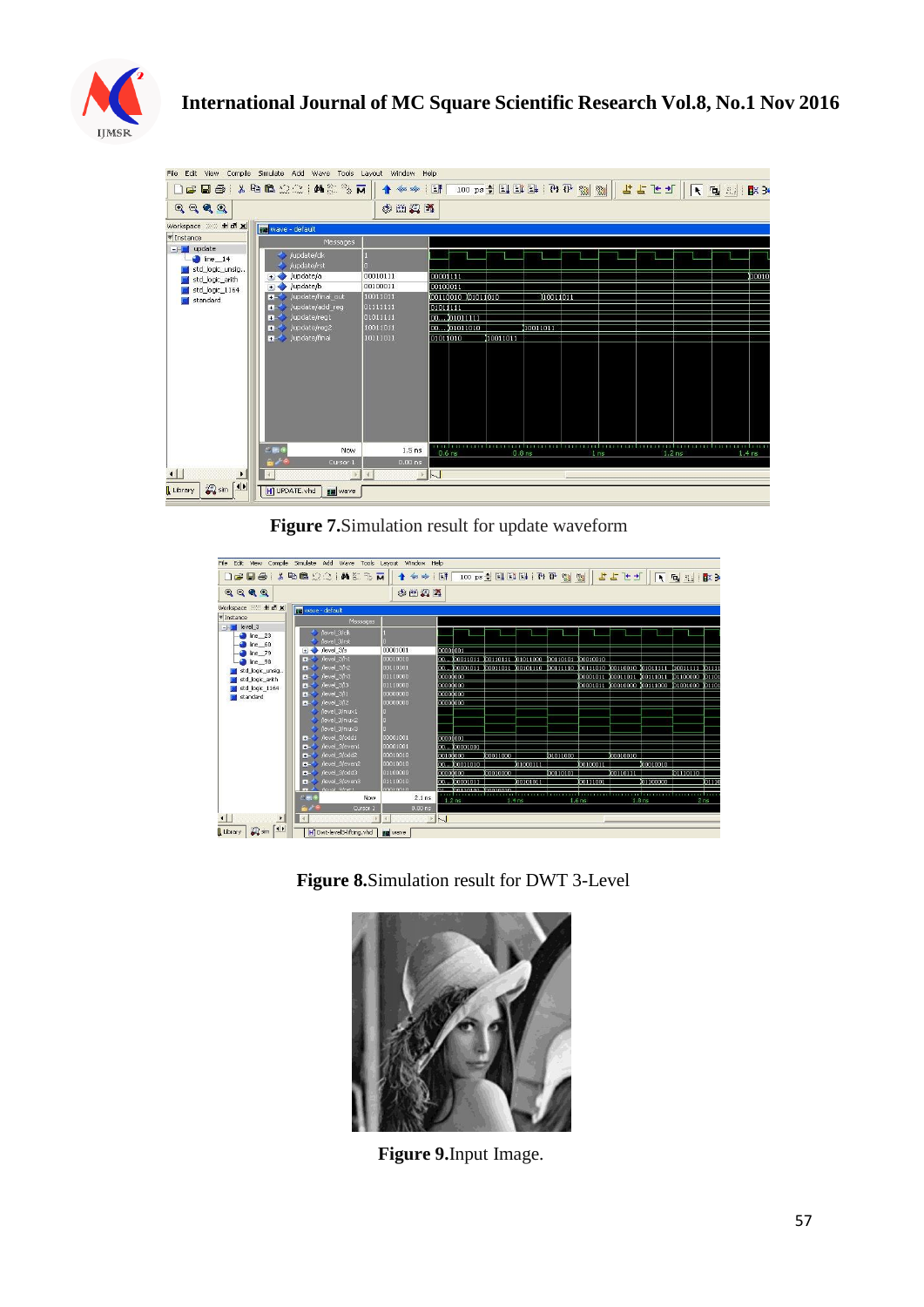



Level 1 Level 2 Level 3

#### **Figure 10.**Three levels of decomposed images.

#### **7.Conclusion**

In this paper proposes the design of vlsi architecture for image compression. To perform the process of compression using lifting based DWT architecture.The advantage of lower computational complexities and higher efficiencies. The levels of decomposition are made in this paper. Simulation results for image compression using 2D DWT is validated by both ModelSim 6.3c and Matlab Simulation tools. In future the developed a EHRCA based 2D DWT will be helpful for image processing applications like compression, segmentation and fragmentation.

#### **References**

- 1. Chao C, Parhi KK. High-speed VLSI implementations of 2-D discrete wavelet transform. IEEE Transactions on Signal Processing. 2008;56(1):393-403.
- 2. Devangkumar S, Vithlani CH. VLSI-oriented lossy image compressionapproachusingDA-based2D-discretewavelet.Int ArabJInfTechnol.2014;11(1):59–68.
- 3. Lee D-U, Kim L-K, VillasenorJD. Precision-aware self- quantizing hardware architectures for the discrete wavelet transform. IEEE Transactions on Image Processing. 2012; 21(2):768–77.
- 4. ManjuP, Rohil H. Optimized image steganography using Discrete Wavelet Transform (DWT). IJRDET. 2014; 2(2):75–81.
- 5. Mohanty BK, Meher PK. Memory-efficient high-speed convolution-based generic structure for multilevel 2-D DWT. IEEE Transactions on Circuits and Systems for VideoTechnology.2013;23(2):353–63.
- 6. Monika R, VijA. Image compression using discrete haar wavelettransforms.IJEIT.2014;3(12):47–51.
- 7. Nahvi N, Sharma OC. Implementation of discrete wavelet transform for multimodal medical image fusion. IJETAE. 2014;4(7):312–7.
- 8. NanammalV, Abirami BM, VenugopalakrishnanJ. VLSI based desgin of an efficient